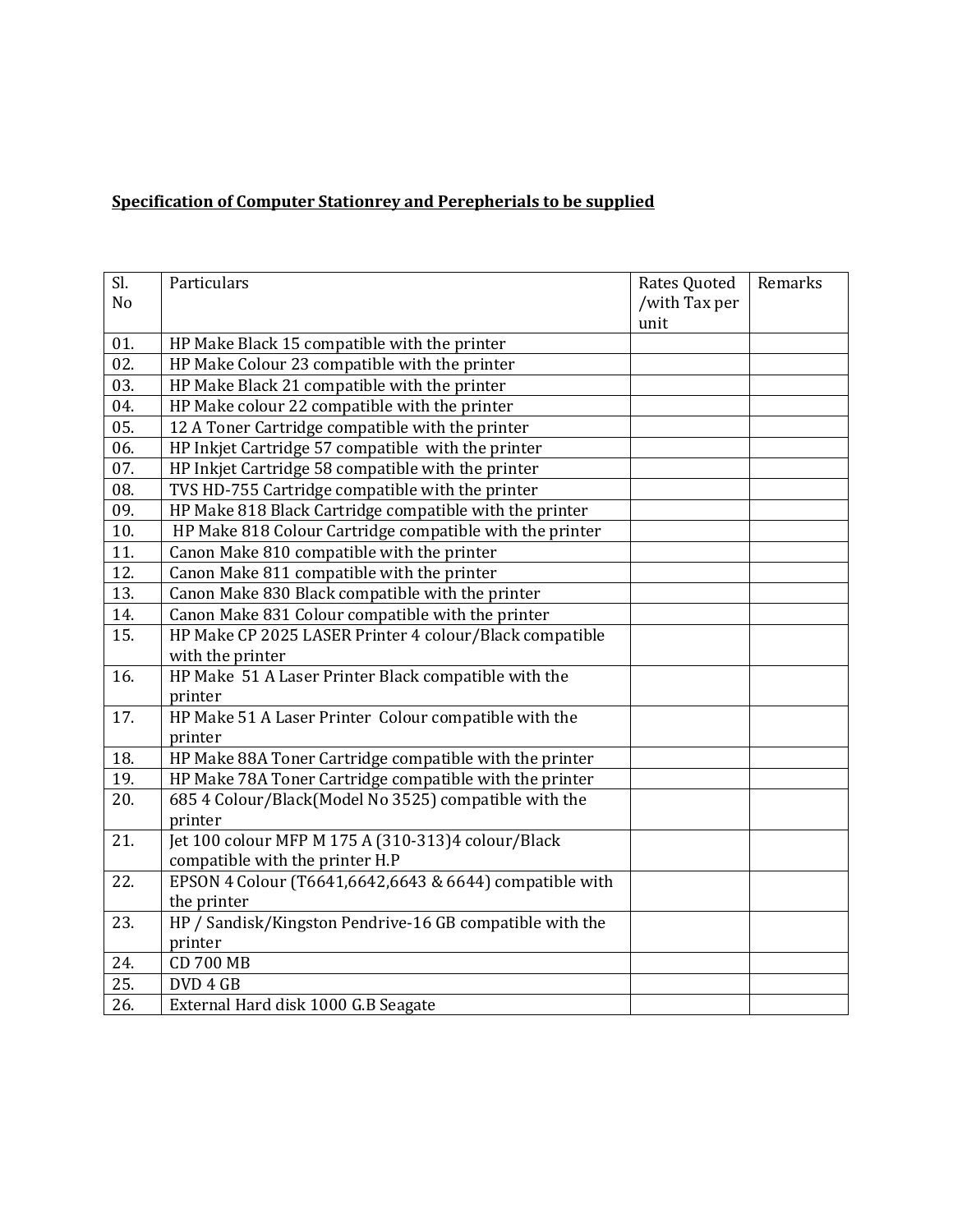## **Tender Document for supply of Computer perepherals**

- 1. The Bidders must furnish their income tax and sales tax clearance Certificate (Up to date) along with their quotation.
- 2. The rates should be indicated against each item, inclusive of taxes as applicable.
- 3. The rate should be quoted to the date of acceptance of the quotation and also thereafter during supply period.
- 4. The supply of the articles will have to be made within 2 days from the date of placing order at own cost.
- 5. The Director, Indian Institute of Entrepreneurship is not bound to accept the lowest bid.
- 6. The decision of the Director, Indian Institute of Entrepreneurship will be final in all respect.
- 7. 100% payment will be made immediately against satisfactory delivery.
- 8. Total turnover of supply duly certified and reflected in the balance sheet of the year 2011- 2012 , 2012-2013 & 2013-2014 of the firm is to be attached.
- 9. Earnest Money of an amount of Rs. 10,000/- (Rupees ten thousand) only in the form the Local Bankers Cheque or Demand Draft drawn from any Nationalised Bank in favour of Indian Institute Entrepreneurship, Guwahati-29 is to be attached while submitting tender/quotation whioch is refundable at the expiry of the contract without any interest. The EM will be refundable to the unsuccessful tenderer/quotationer immediately after allotment of the contract to the successful one.
- 10. At least 3(three) copies of supply order each above Rs. 50,000/- of last financial year ( 2011- 2012) is also to be attached along with the quotation.

## **11. Penalty**

- (A) Delayed execution of order will be deemed to be satisfactory performance and repeated delay may lead to cancellation of the contract.
- (B) If the selected bidder/firm does not supply with in time, as IIE reserves the right to arrange the supply from another firm and the bidder will have to reimburse the additional expenditure if any inc urged by IIE.